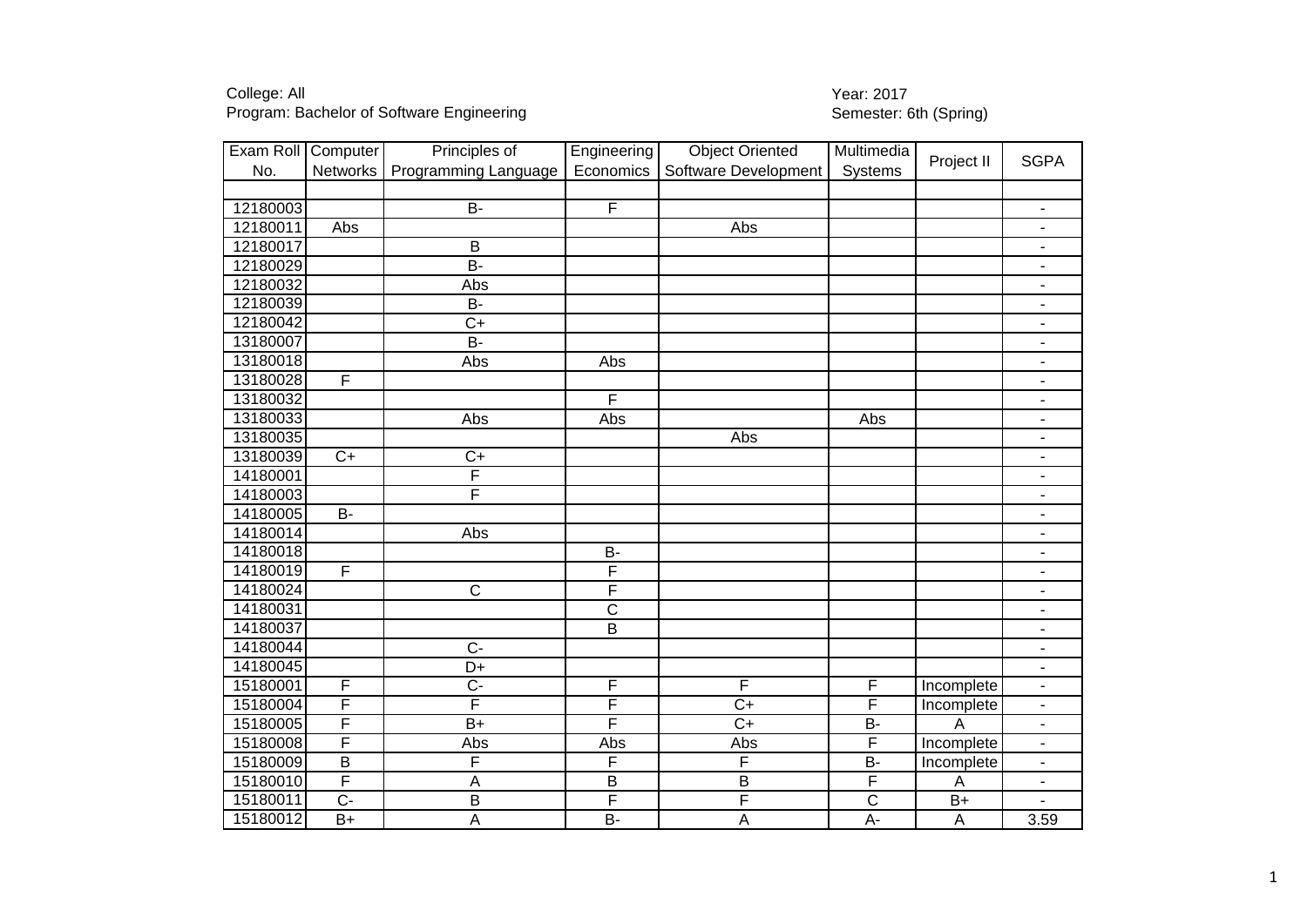Program: Bachelor of Software Engineering

## College: All<br>
Program: Bachelor of Software Engineering<br>
Program: Bachelor of Software Engineering<br>
2013

| Exam Roll   Computer |                         | Principles of        | Engineering             | <b>Object Oriented</b> | Multimedia                |                           | <b>SGPA</b>              |
|----------------------|-------------------------|----------------------|-------------------------|------------------------|---------------------------|---------------------------|--------------------------|
| No.                  | Networks                | Programming Language | Economics               | Software Development   | Systems                   | Project II                |                          |
|                      |                         |                      |                         |                        |                           |                           |                          |
| 15180014             | $B+$                    | A                    | $\mathsf{C}$            | <b>B-</b>              | F                         | $\overline{A}$            | $\overline{\phantom{a}}$ |
| 15180015             | $B+$                    | Abs                  | $\overline{B}$          | $\overline{B}$         | $\overline{B+}$           | $\overline{A}$            |                          |
| 15180016             | $\sf B$                 | A                    | $C+$                    | $B+$                   | <b>B-</b>                 | A                         | 3.17                     |
| 15180017             | F                       | Abs                  | F                       | F                      | F                         | Incomplete                |                          |
| 15180018             | $\overline{\mathsf{F}}$ | Abs                  | F                       | $C+$                   | $\overline{F}$            | Incomplete                | $\blacksquare$           |
| 15180019             | $\overline{\mathsf{F}}$ | $\overline{C}$       | F                       | $\overline{C}$         | $\overline{\mathsf{F}}$   | Α                         | $\overline{\phantom{a}}$ |
| 15180020             | <b>B-</b>               | $\overline{B}$       | F                       | $\overline{C}$         | B-                        | A                         | $\blacksquare$           |
| 15180021             | $C+$                    | A-                   | F                       | $\overline{B}$         | $C+$                      | A                         | $\blacksquare$           |
| 15180022             | $\overline{\mathsf{F}}$ | $\overline{C+}$      | F                       | F                      | $\overline{C}$            | $\overline{B+}$           | $\blacksquare$           |
| 15180023             | $\overline{F}$          | <b>B-</b>            | F                       | $C+$                   | $\mathsf C$               | Incomplete                | $\overline{\phantom{a}}$ |
| 15180024             | $\overline{\mathsf{F}}$ | F                    | F                       | F                      | $\overline{\mathsf{F}}$   | Incomplete                |                          |
| 15180025             | $\overline{C}$          | $\overline{B}$       | $\overline{\mathsf{C}}$ | $\overline{\text{c}}$  | $\overline{C+}$           | Α                         | 2.41                     |
| 15180026             | F                       | F                    | F                       | F                      | $\overline{F}$            | Incomplete                |                          |
| 15180027             | $\overline{F}$          | $B+$                 | F                       | F                      | $\overline{\mathsf{F}}$   | Incomplete                |                          |
| 15180028             | A-                      | A                    | $\overline{B}$          | B                      | $\overline{B}$            | A                         | 3.42                     |
| 15180029             | $B+$                    | $A -$                | $B+$                    | $\overline{B}$         | $B+$                      | $\overline{A}$            | 3.40                     |
| 15180030             | F                       | F                    | F                       | F                      | $\mathsf F$               | Incomplete                |                          |
| 15180031             | F                       | $\overline{B}$       | F                       | $\overline{C}$         | F                         | A                         |                          |
| 15180032             | A-                      | A                    | $\overline{B}$          | $\overline{B}$         | $B+$                      | A                         | 3.42                     |
| 15180033             | $\overline{B}$          | $B+$                 | F                       | $B+$                   | <b>B-</b>                 | A                         |                          |
| 15180034             | $\overline{B}$          | A-                   | B                       | A                      | $\overline{A}$            | $\overline{A}$            | 3.59                     |
| 15180035             | A-                      | A                    | $\overline{A}$          | A                      | $\boldsymbol{\mathsf{A}}$ | $\overline{A}$            | 3.95                     |
| 15180037             | $D+$                    | $\overline{B+}$      | F                       | $\overline{B}$         | $\overline{\text{c}}$     | $\overline{A}$            |                          |
| 15180038             | A-                      | A                    | $\overline{B}$          | A                      | $\overline{A}$            | A                         | 3.77                     |
| 15180039             | $\overline{\mathsf{F}}$ | $\overline{B+}$      | F                       | $\overline{B}$         | $\overline{B}$            | Incomplete                |                          |
| 15180040             | $\overline{\mathsf{F}}$ | D+                   | F                       | F                      | F                         | Incomplete                |                          |
| 15180043             | $B+$                    | A                    | <b>B-</b>               | $B+$                   | $B+$                      | A                         | 3.40                     |
| 15180044             | $\overline{\mathsf{F}}$ | Abs                  | F                       | Abs                    | F                         | Incomplete                |                          |
| 15180048             | $\overline{\text{c}}$   | $\overline{C}$       | $\overline{\text{c}}$   | $\overline{B}$         | $C+$                      | A                         | 2.52                     |
| 15180050             | $\overline{\text{c}}$   | $B -$                | $\overline{\mathsf{c}}$ | $\overline{C}$         | Abs                       | $\overline{A}$ -          |                          |
| 15180051             | A                       | A-                   | $\overline{A}$          | $A -$                  | A-                        | $\overline{A}$            | 3.84                     |
| 15180052             | $B+$                    | $\overline{B}$       | <b>B-</b>               | <b>B-</b>              | $C -$                     | $\mathsf A$               | 2.84                     |
| 15180053             | F                       | $C+$                 | F                       | D+                     | F                         | $\boldsymbol{\mathsf{A}}$ |                          |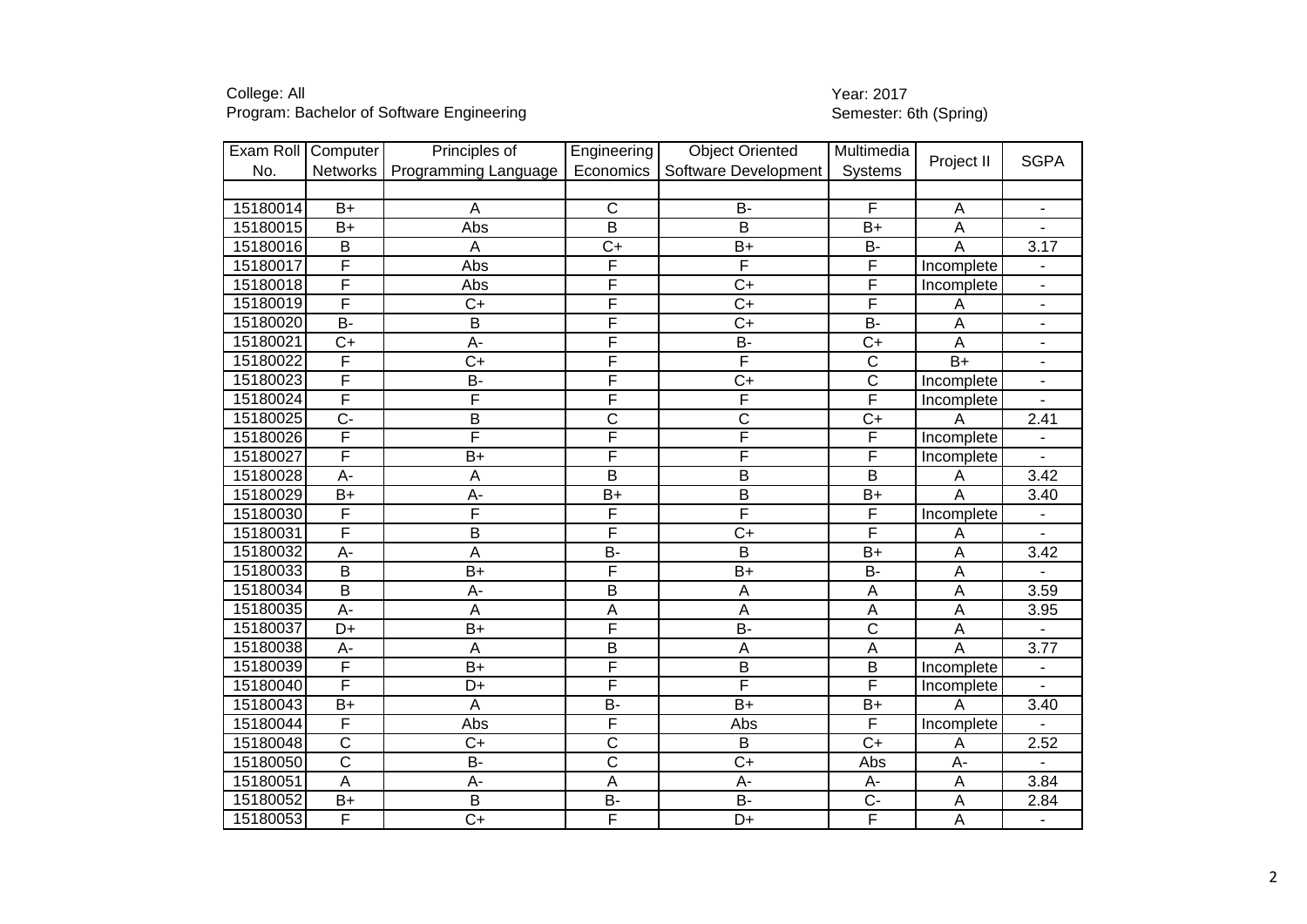Program: Bachelor of Software Engineering

## College: All<br>
Program: Bachelor of Software Engineering<br>
Program: Bachelor of Software Engineering<br>
2013

| Exam Roll | Computer                | Principles of           | Engineering           | <b>Object Oriented</b> | Multimedia              | Project II            | <b>SGPA</b>              |
|-----------|-------------------------|-------------------------|-----------------------|------------------------|-------------------------|-----------------------|--------------------------|
| No.       | Networks                | Programming Language    | Economics             | Software Development   | Systems                 |                       |                          |
|           |                         |                         |                       |                        |                         |                       |                          |
| 15180054  | F                       | $C -$                   | F                     | $C+$                   | F                       | B                     | $\blacksquare$           |
| 15180055  | F                       | F                       | F                     | F                      | F                       | $\overline{B+}$       | $\blacksquare$           |
| 15180056  | F                       | A                       | $C -$                 | B                      | F                       | A                     | $\overline{\phantom{0}}$ |
| 15180057  | F                       | $C -$                   | F                     | F                      | F                       | A                     | ÷,                       |
| 15180058  | F                       | $\overline{\mathsf{F}}$ | F                     | $C -$                  | $\overline{F}$          | A-                    | ÷.                       |
| 15180059  | $\overline{\mathsf{F}}$ | $\overline{\text{c}}$   | $\overline{\text{c}}$ | $\overline{C}$ -       | F                       | Incomplete            | ÷.                       |
| 15180060  | F                       | F                       | F                     | F                      | F                       | Incomplete            | $\blacksquare$           |
| 15180062  | F                       | <b>B-</b>               | $B+$                  | F                      | $C+$                    | A                     | $\overline{\phantom{a}}$ |
| 15180063  | F                       | $\overline{C}$          | $C+$                  | $\overline{C}$         | $C -$                   | $A -$                 | $\overline{\phantom{0}}$ |
| 15180064  | $C+$                    | <b>B-</b>               | F                     | $\overline{B}$         | F                       | A                     | $\overline{\phantom{0}}$ |
| 15180065  | $\overline{C}$          | $B -$                   | F                     | $\overline{C+}$        | $\overline{\mathsf{F}}$ | A                     |                          |
| 15180066  | $\overline{C+}$         | $\overline{B+}$         | A                     | A                      | $B+$                    | $\mathsf A$           | 3.45                     |
| 15180067  | F                       | F                       | F                     | F                      | F                       | A-                    | ۰                        |
| 15180068  | D+                      | F                       | F                     | $\overline{C}$         | D+                      | A-                    | $\blacksquare$           |
| 15180069  | F                       | F                       | F                     | D+                     | $\overline{F}$          | $C+$                  | $\blacksquare$           |
| 15180071  | F                       | F                       | Abs                   | F                      | $\overline{F}$          | $B+$                  | $\overline{\phantom{0}}$ |
| 15180073  | $C+$                    | $B+$                    | $\overline{C}$        | $B+$                   | $\overline{B}$          | A                     | 2.92                     |
| 15180074  | $\overline{A}$          | A                       | $\overline{B}$        | $A -$                  | $\overline{C+}$         | $\overline{A}$        | 3.47                     |
| 15180075  | $\overline{C}$          | F                       | F                     | F                      | F                       | $B+$                  |                          |
| 15180076  | $C+$                    | B+                      | $\mathsf B$           | $C+$                   | F                       | A                     |                          |
| 15180077  | $\overline{B}$          | $\overline{B}$          | $\overline{B}$        | $\overline{A}$         | $\overline{B}$          | A                     | 3.24                     |
| 15180078  | $C+$                    | $B+$                    | A-                    | $\overline{C}$         | F                       | $\overline{A}$        |                          |
| 15180079  | F                       | F                       | F                     | F                      | F                       | $\overline{B+}$       | ÷,                       |
| 15180080  | F                       | D+                      | F                     | $\overline{C}$         | $\overline{C}$          | $\overline{\text{c}}$ | ÷.                       |
| 15180081  | $B -$                   | $\overline{\text{c}}$   | F                     | $B -$                  | $\overline{B}$          | $\overline{A}$        | $\overline{\phantom{0}}$ |
| 15180082  | D+                      | $\overline{C}$          | F                     | $B -$                  | F                       | A-                    | $\blacksquare$           |
| 15180083  | $\overline{F}$          | $\overline{\mathsf{F}}$ | F                     | F                      | F                       | A                     | $\overline{\phantom{0}}$ |
| 15180084  | Abs                     | F                       | Abs                   | F                      | F                       | $\overline{B}$        | $\overline{\phantom{0}}$ |
| 15180085  | $\overline{F}$          | $\overline{\mathsf{F}}$ | F                     | F                      | F                       | A-                    | $\blacksquare$           |
| 15180086  | A                       | A                       | $B+$                  | A                      | A-                      | $\mathsf A$           | 3.82                     |
| 15180087  | D+                      | $\overline{B}$          | $\overline{C+}$       | $\overline{\text{c}}$  | F                       | $A -$                 | ÷,                       |
| 15180089  | $C -$                   | <b>B-</b>               | $C -$                 | $C+$                   | F                       | Incomplete            | $\overline{\phantom{0}}$ |
| 15180090  | $\overline{F}$          | $C -$                   | $\overline{F}$        | F                      | F                       | A-                    | $\overline{\phantom{0}}$ |